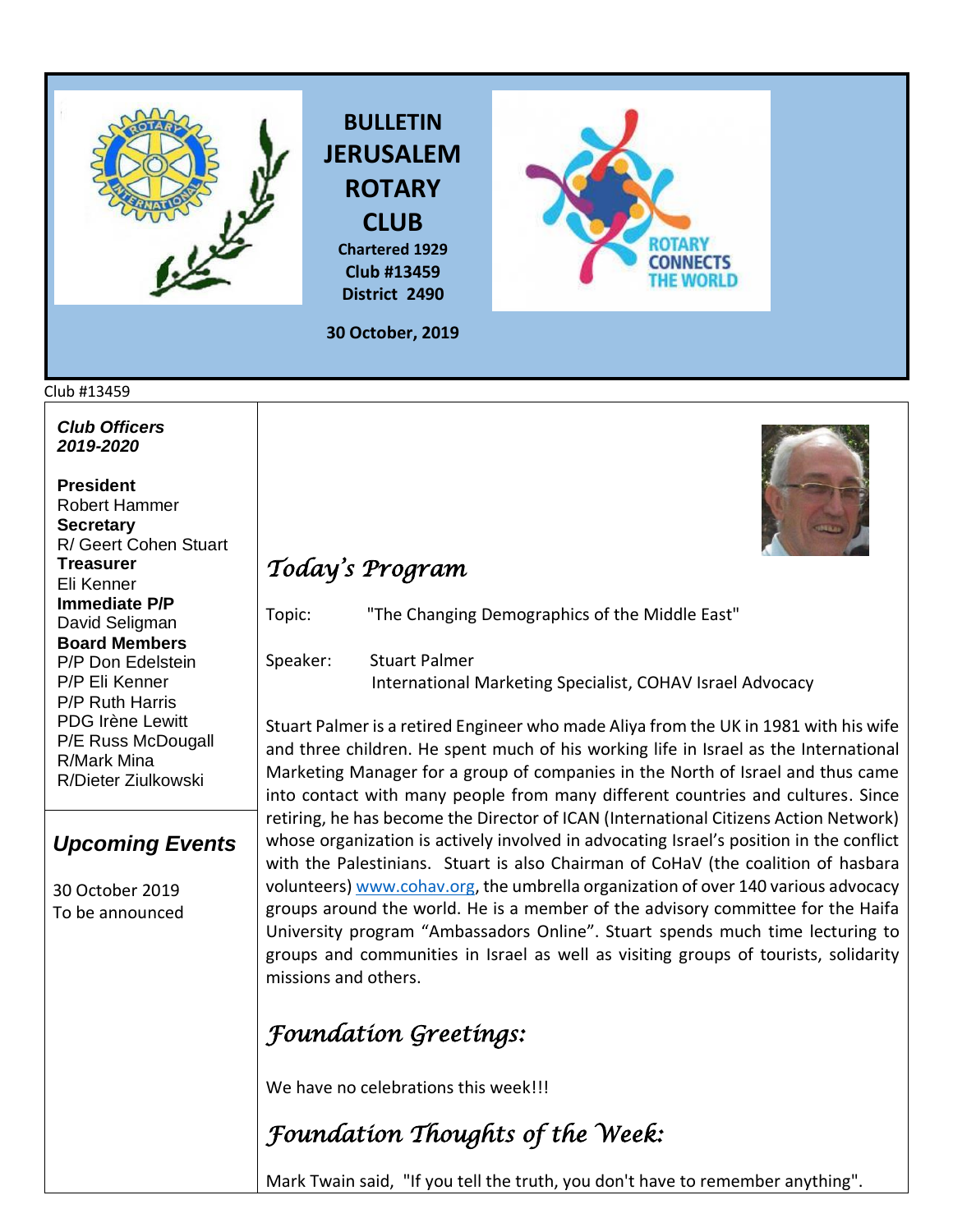So let us always be truthful and mindful that our Foundation needs US for its support!



The next meeting of the club board is scheduled for 6 November immediately after the regular club meeting. If you have any suggestions for discussion topics, please submit them to me.

Robert Hammer



Three remarkable events happened in history on 30 October:

**[1948](https://www.onthisday.com/events/date/1948)** Operation Hiram: Israelis take control of Galilee. Operation Hiram was a military operation conducted by the [Israel Defense Forces](https://en.wikipedia.org/wiki/Israel_Defense_Forces) (IDF) during the [1948 Arab-Israeli War.](https://en.wikipedia.org/wiki/1948_Arab-Israeli_War) It was led by Genera[l Moshe Carmel,](https://en.wikipedia.org/wiki/Moshe_Carmel) and aimed at capturing the [Upper Galilee](https://en.wikipedia.org/wiki/Upper_Galilee) region from the [Arab Liberation Army](https://en.wikipedia.org/wiki/Arab_Liberation_Army) (ALA) forces led by [Fawzi al-Qawuqji](https://en.wikipedia.org/wiki/Fawzi_al-Qawuqji) and a [Syrian](https://en.wikipedia.org/wiki/Syrian) battalion. The operation, which lasted just 60 hours (October 29–31), was marked by heavy [fighting](https://en.wikipedia.org/wiki/Killings_and_massacres_during_the_1948_Palestine_war)  [between Arabs and Jews,](https://en.wikipedia.org/wiki/Killings_and_massacres_during_the_1948_Palestine_war) and ended just before the ceasefire with the neighboring [Arab](https://en.wikipedia.org/wiki/Arab) countries went into effect. As a result of the operation, the Upper Galilee, originally slated by the [United Nations](https://en.wikipedia.org/wiki/United_Nations) partition plan to be part of an [Arab state,](https://en.wikipedia.org/wiki/Proposals_for_a_Palestinian_state#1947_UN_Partition_Plan) would be controlled by the newly formed state of [Israel,](https://en.wikipedia.org/wiki/Israel) and that more than 50,000 new [Palestinian refugees](https://en.wikipedia.org/wiki/Palestinian_refugee) would leave for [Lebanon.](https://en.wikipedia.org/wiki/Lebanon)









M Carmel | | Al-Qawugji | | Stalin | | | | | Bosporus Bridge in Istanbul

**[1961](https://www.onthisday.com/events/date/1961)** Soviet Party Congress unanimously approves a resolution removing [Stalin'](https://www.onthisday.com/people/joseph-stalin)s body from Lenin's tomb in Red Square as part of de-Stalinization efforts

**[1973](https://www.onthisday.com/events/date/1973)** The Bosporus Bridge in Istanbul, Turkey is completed, connecting the continents of Europe and Asia over the Bosporus for the first time. Official name is 5 July Martyrs Bridge and unofficially the First Bridge, it is one of the three [suspension bridges](https://en.wikipedia.org/wiki/Suspension_bridge) spanning the [Bosporus](https://en.wikipedia.org/wiki/Bosphorus) [strait](https://en.wikipedia.org/wiki/Strait) in [Istanbul,](https://en.wikipedia.org/wiki/Istanbul) [Turkey.](https://en.wikipedia.org/wiki/Turkey) The Bosporus Bridge had the [fourth-longest suspension bridge span](https://en.wikipedia.org/wiki/List_of_longest_suspension_bridge_spans) in the world, and the longest outside the [United States](https://en.wikipedia.org/wiki/United_States) until the completion of the [Humber Bridge](https://en.wikipedia.org/wiki/Humber_Bridge) in 1981. Currently, the Bosporus Bridge has the [33rd-longest suspension bridge](https://en.wikipedia.org/wiki/List_of_longest_suspension_bridge_spans)  [span](https://en.wikipedia.org/wiki/List_of_longest_suspension_bridge_spans) in the world. The idea of a bridge crossing the Bosporus dates back to [antiquity.](https://en.wikipedia.org/wiki/Classical_antiquity) For Emperor [Darius the](https://en.wikipedia.org/wiki/Darius_the_Great)